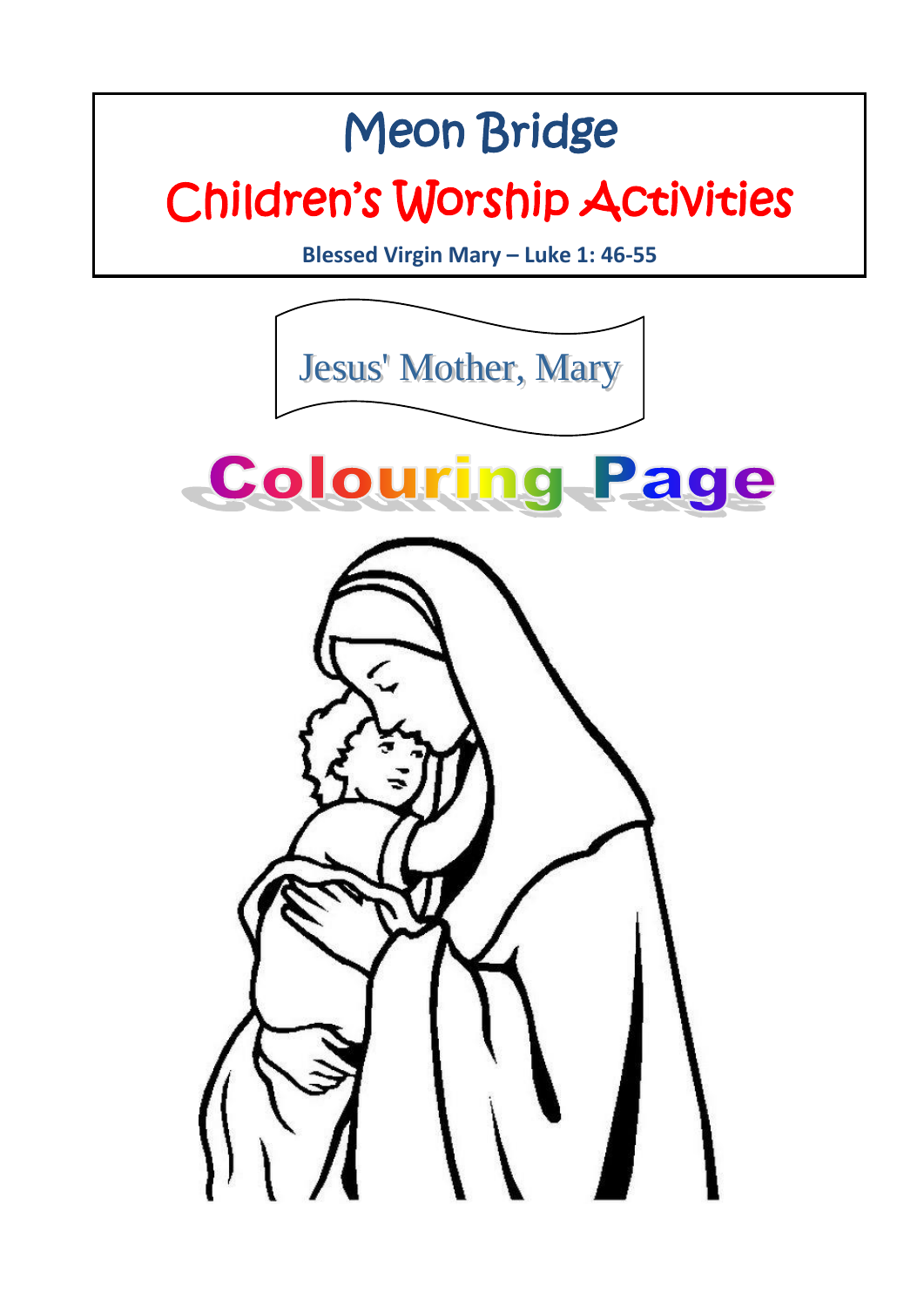# Word Search Puzzle

| С | F | о | Т | J | s | D | R | E | н | Ρ | E | н | s | А |
|---|---|---|---|---|---|---|---|---|---|---|---|---|---|---|
| E | в | н | E | о | E | R | E | с | s | R | н | M | U | N |
| N | E | М | E | s | ı | w | L | А | U | А | E | U | o | N |
| s | т | o | s | E | s | н | с | N | т | Y | R | А | E | U |
| U | н | E | с | Ρ | н | о | А | т | s | E | o | N | т | N |
| s | L | А | G | н | т | L | R | ı | U | R | D | R | н | с |
| в | E | E | N | А | E | Y | ı | с | G | s | E | E | G | ı |
| Ρ | н | N | ı | ı | в | s | M | L | U | G | н | Ρ | ı | А |
| R | E | А | R | s | А | Ρ | ٧ | E | А | А | т | А | R | т |
| о | M | z | E | s | z | ı | ı | в | R | L | о | с | н | ı |
| P | Y | А | D | E | ı | R | R | J | А | ı | R | E | U | o |
| н | R | R | N | М | L | ı | G | U | s | L | т | F | M | N |
| E | о | E | o | G | E | т | ı | s | E | E | E | ı | в | M |
| с | L | т | Ρ | L | E | G | N | А | А | E | в | W | L | s |
| Y | G | н | т | s | ı | R | н | с | с | А | L | L | E | D |

| Angel     | Annunciation | <b>Bethlehem</b> | <b>Betrothed</b> | <b>Blessed</b> | Caesar<br>Augustus |
|-----------|--------------|------------------|------------------|----------------|--------------------|
| Called    | Canticle     | Capernaum        | Census           | Christ         | Cross              |
| Elizabeth | Gabriel      | Galilee          | Glory            | Herod          | <b>Holy Spirit</b> |
| Humble    | Joseph       | Manger           | Messiah          | Miracle        | Nazareth           |
| Peace     | Pondering    | Prayers          | Prophecy         | Righteous      | Shepherds          |
| Virgin    | Wife         | Wise Men         |                  |                |                    |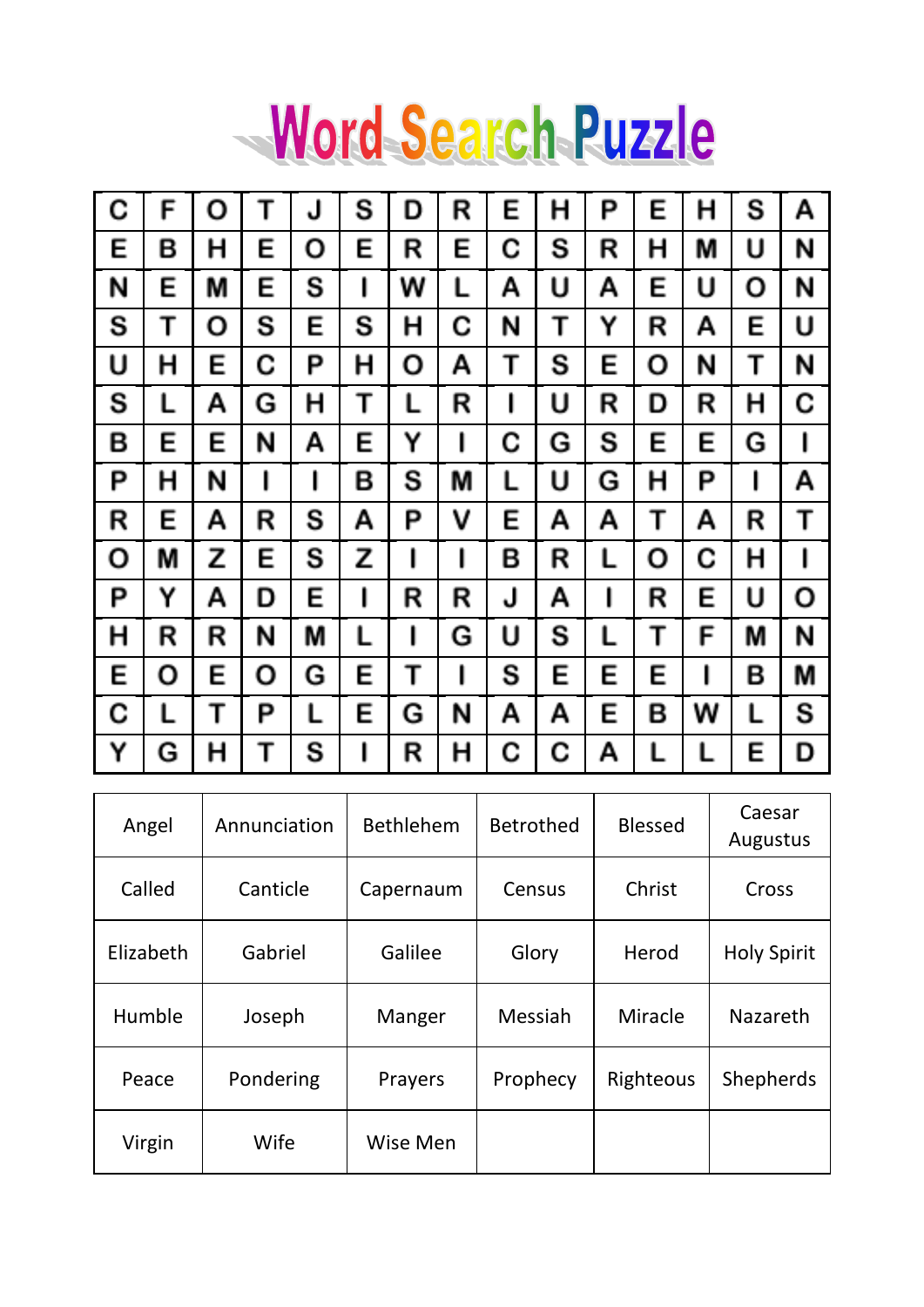

Complete the sentences by filling in the blanks with the correct words from the word bank at the bottom of the page.

And Mary said:

| "My soul | the | and my spirit                  |          |
|----------|-----|--------------------------------|----------|
| God my   |     | for he has been mindful of the | state of |
| his      |     |                                |          |

| From now on all     | will call me   | , for the |  |
|---------------------|----------------|-----------|--|
| Mighty One has done | things for me- | is his    |  |

name

Luke 1:46-49 (NIV)

| blessed     | glorifies | holy   | Lord     | Savior  |
|-------------|-----------|--------|----------|---------|
| generations | great     | humble | rejoices | servant |

#### **Mary Praises God**

Mary said,

"I praise the Lord with all my heart.

I am very happy because God is my Saviour.

I am not important, but he has shown his care for me, his lowly servant.

From now until the end of time,

people will remember how much God blessed me.

Yes, the Powerful One has done great things for me.

His name is very holy.

He always gives mercy to those who worship him.

He reached out his arm and showed his power.

He scattered those who are proud and

think great things about themselves.

He brought down rulers from their thrones and raised up the humble people.

He filled the hungry with good things, but he sent the rich away with nothing.

God has helped Israel—the people he chose to serve him.

He did not forget his promise to give us his mercy.

He has done what he promised to our ancestors,

to Abraham and his children forever."

Copyright © 2006 by Bible League International